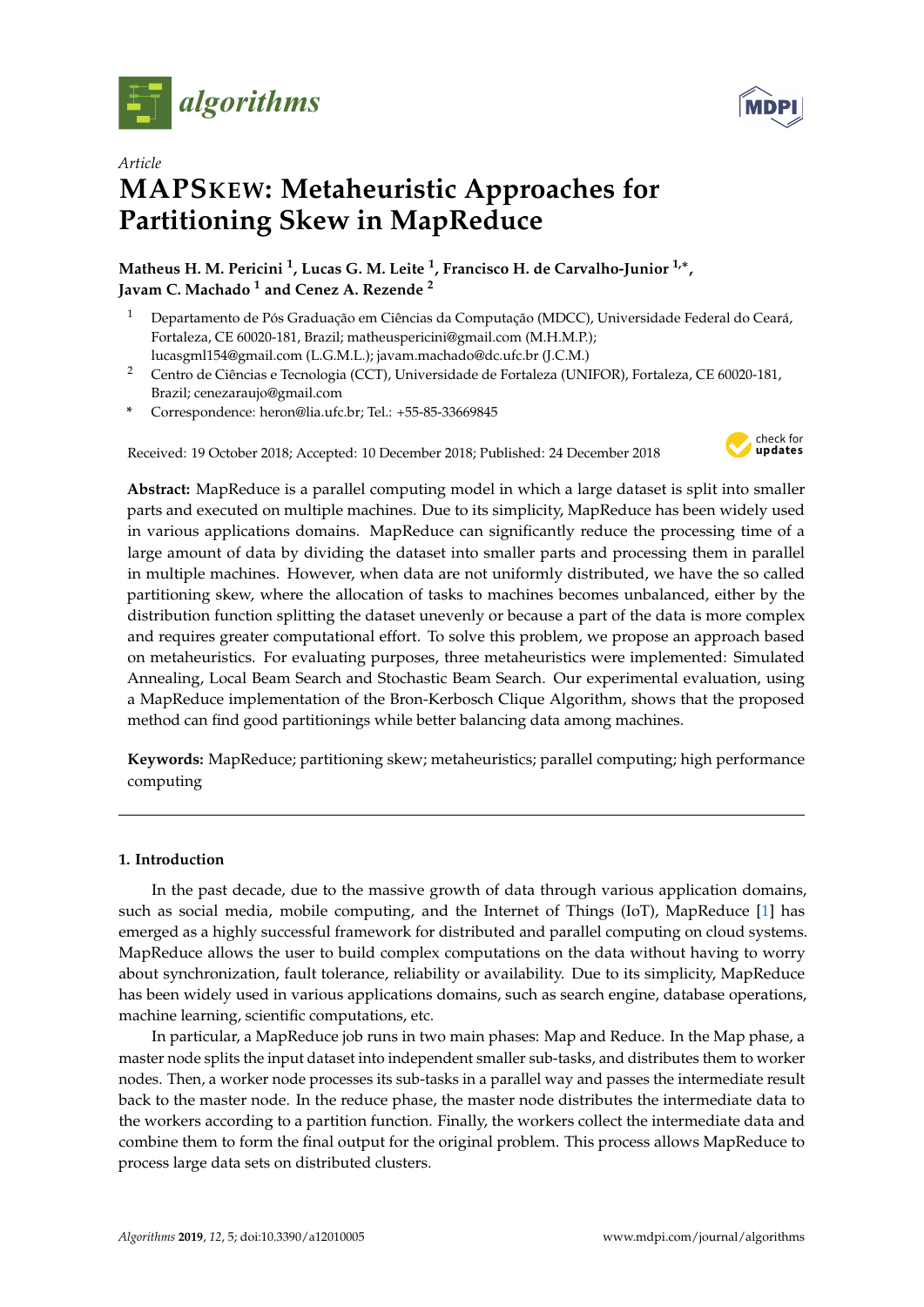The most popular open source implementation of MapReduce is Apache Hadoop. It was developed primarily by Yahoo and provides a distributed, scalable and portable file system, called HDFS, across clusters of computers. Both industry and academia, have adopted Apache Hadoop regularly to process and store large volumes of data [\[2\]](#page-12-1). Although it is broadly used for large scale data processing, one of the major obstacles hindering effective processing on MapReduce is data skew. Data skew refers to unbalanced computational load, caused by the imbalance in the amount of data per tasks or by the imbalance in the amount of effort spent by workers to process the datasets. By default, Hadoop uses a hash function to determine the data partition corresponding to the reduce tasks. It works well when the data are uniformly distributed. However, in many real-world applications, the data partitioning method based on hash function results in a non-uniform distribution of the output data, and further leads to skewing of the input data in the reduce tasks. As a consequence, some worker nodes may be overloaded while others may be idle, affecting the performance in Hadoop MapReduce. This phenomenon is called Partitioning Skew.

Partitioning skew may occur naturally in many MapReduce applications. Bron-Kerbosch Clique [\[3\]](#page-12-2), for example, is an algorithm for finding maximal Cliques in a undirected graph. It can exhibit skew when a large Clique is being investigated. Another example is the Inverted Index, a data structure used for Web search that takes a list of documents as input and generates an inverted index for these documents. This structure can exhibit skew if a certain content appear in many more documents than others. A simple WordCount application can also produce this similar skew phenomena if a word appear many times within a text. Hence, guaranteeing a fair load balancing in the reduce phase of Hadoop MapReduce framework, considering data skew, is a valuable issue to be addressed.

In recent years, many studies have focused on the partitioning skew problem in MapReduce. Most of them [\[4–](#page-12-3)[8\]](#page-13-0) acts at the intermediate data distribution and try to rebalance the key distribution among reduce tasks. However, in order to obtain the statistics related to the generated intermediate data, these solutions either wait for all the mappers to finish  $[4,5,8]$  $[4,5,8]$  $[4,5,8]$  or add a sampling phase prior to the actual job start [\[6,](#page-13-1)[7\]](#page-13-2). Thus, they lead to network overhead and I/O excessive costs. Skewtune [\[9\]](#page-13-3), a run-time skew mitigation technique, reallocates data that require more computational power to machines with more resources. Although this strategy improves performance of large data, it imposes high overhead, mainly on small amounts of data [\[9\]](#page-13-3). Recently, some approaches [\[2](#page-12-1)[,10](#page-13-4)[–12\]](#page-13-5) have been proposed by using prediction techniques to find the partition size even before the completion of the map tasks. These solutions dynamically allocate resources for reduce tasks according to their estimated value. Some of them adopt a linear regression-based prediction [\[2,](#page-12-1)[12\]](#page-13-5) and can achieve good accuracy only with the completion of a few mappers. However, predictions are inaccurate due to the data imbalance in the map phase. If the skew data occur only in the end of the map phase, or much later in the training model, the accuracy model will be affected, limiting their applicability.

Different from the previous work, we adopt metaheuristics to address the problem of how to efficiently partition the intermediate keys in the reduce phase of MapReduce framework, considering data skew. Our strategy aims to minimize an imbalance function that measures the load allocated to each machine by using three different metaheuristics: Simulated Annealing, Local Beam Search and Stochastic Beam Search. With metaheuristics, it is possible to guarantee fair distribution of the reducers' inputs without prior knowledge about the data behavior and without explore the entire solution space. Thus, our strategy, called MAPSKEW, finds solutions close to the global optimum while having relatively small complexity. Additionally, it allows the user to set the tradeoff between performance and quality, based on metaheuristic parameters.

The main contributions of the paper are summarized below:

1. A novel approach to balance the workload among the reduce tasks, since the partitioning problem is NP-hard and our proposal finds, in polynomial time, good partitionings online, i.e., without needing to stop the execution of any phase of MapReduce.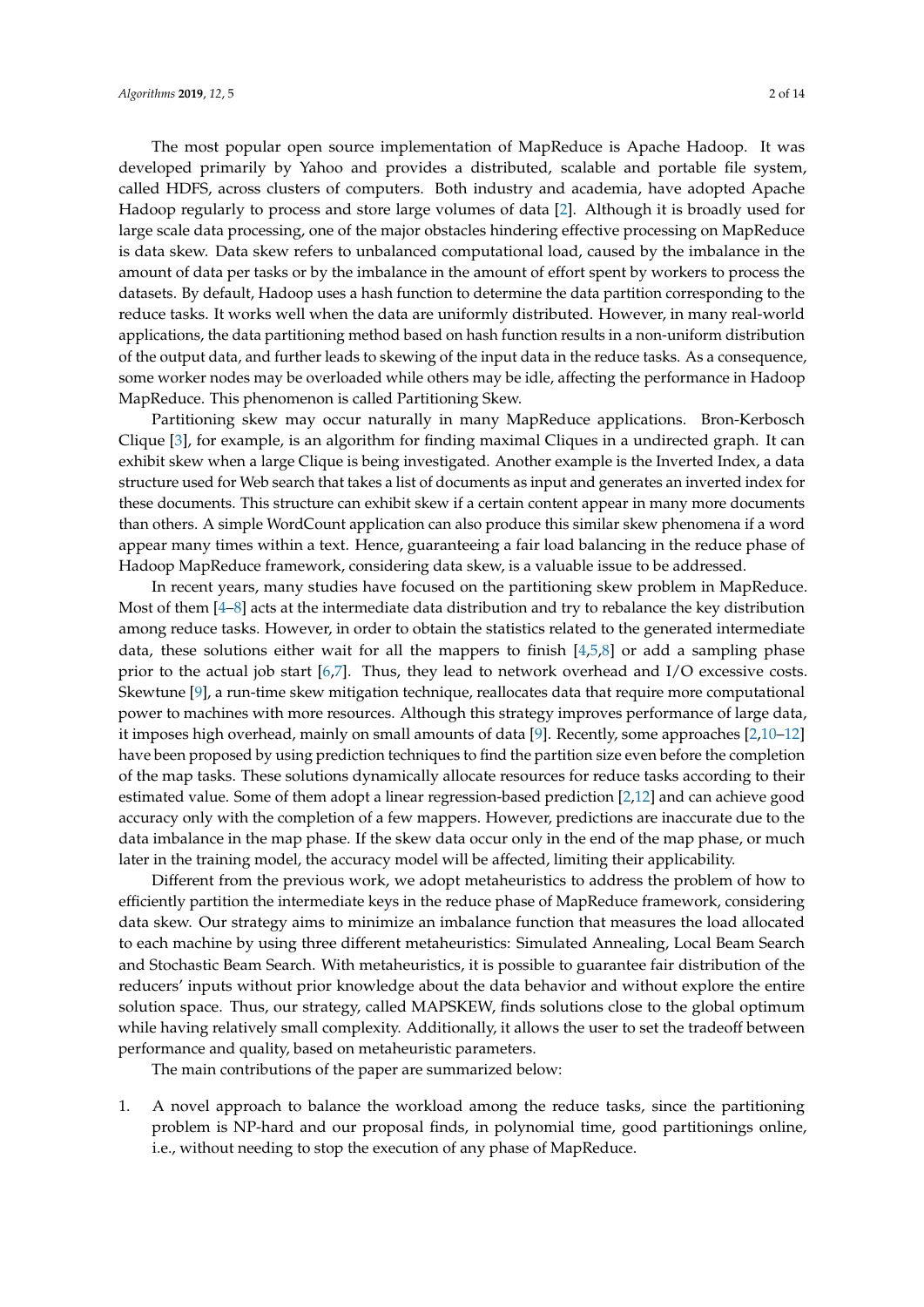- 2. A new partitioning method for general user-defined MapReduce programs. The method is highly adaptative since it uses metaheuristics, allowing the system manager to choose between performance and quality of the solution by adjusting hyperparameters.
- 3. An implementation of the proposed method in Hadoop 2.7.2 Yarn. Additionally, we have conducted several experiments with a real dataset, comparing the effects of different metaheuristics with related work and the native partitioning function of the Hadoop MapReduce on the Partitioning Skew.

## **2. Materials and Methods**

## <span id="page-2-1"></span>*2.1. MapReduce*

MapReduce is a framework introduced by Google for distributed and parallel computing on cloud environments. It was designed to handle large data volumes and huge clusters and to simplify synchronization, fault-tolerance, and scalability details from the application developer. MapReduce can significantly reduce the processing time of a large amount of data by dividing these data into smaller parts and processing them in parallel by multiple machines as shown in Figure [1.](#page-2-0) It consists of two important phases, namely Map and Reduce. In the Map phase, input data is processed according to some user defined map function. After that, the framework generates a sequence of intermediate  $\langle$  *key*, *value*  $>$  pairs and a partitioning function is used to divide the data into multiple partitions, according to their keys, and allocate them across reduce tasks. This process is called Shuffle. By default, the partition function adopted is *hash*(*key*) *mod R*, where R is the number of reduce tasks.

<span id="page-2-0"></span>

**Figure 1.** MapReduce architecture.

Implementations of MapReduce framework have been written in different programming languages [\[13](#page-13-6)[–15\]](#page-13-7). Apache Hadoop is the most popular open source implementation of MapReduce.

#### *2.2. Partitioning Skew*

Currently, in MapReduce implementations, data are allocated to the reduce nodes according to the following *Hash* function:

## *Hash*(*HashCode*) = *HashCode* **mod** *number*\_*o f* \_*reducers*

where *HashCode* is an integer associated with the key of an intermediary pair and *number\_of\_reducers* is the number of reduce nodes.

Usually, the *Hash* function allocates tasks so that the partitions get balanced. When the size of the key-value pairs is not uniformly distributed, the allocation of tasks becomes unbalanced. This type of situation characterizes partitioning skew, in which some reduce nodes receive high loads, increasing the time of response of assigned tasks, and others receive low loads, being idle because they have more resources allocated than necessary. Many authors studied the partitioning skew in mapreduce applications [\[16](#page-13-8)[–19\]](#page-13-9).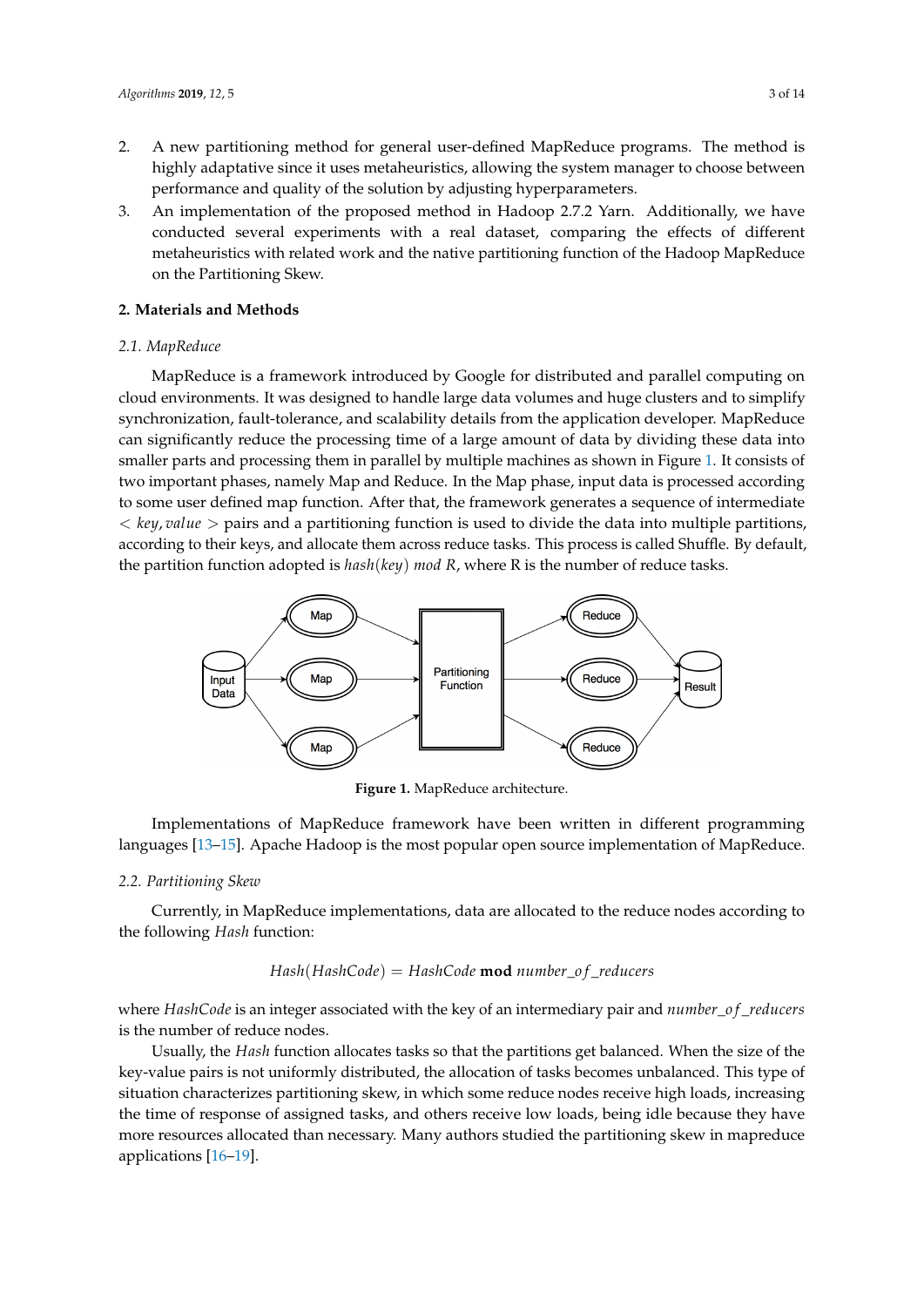## 2.2.1. Skewed Key Frequencies

For several applications, some keys occur more frequently in the intermediate data. For example, in word count application some words appear more frequently than others, such as definite articles. In this type of application, the default Hadoop partitioning function will allocate tasks overloading the reduce nodes that receive most keys.

We present the size of ten different partitions measured by the sum of the size of each key of each partition in Figure [2,](#page-3-0) this illustrates the partitioning skew generated by skewed key frequencies. As shown, partitions 3 and 9 either receive more keys or bigger keys than the remaining 8 partitions and, assuming a linear execution time, partition 10 would finish before the larger partitions reach their first half.

<span id="page-3-0"></span>

Figure 2. Skewed key frequencies example.

## 2.2.2. Skewed Key Sizes

In applications where value sizes in key-value pairs vary significantly, the distribution of the tasks to reduce nodes may become unbalanced. Thus, although the number of different values for each key is approximately the same, the execution time may vary between one key and another, resulting in some idle nodes while others are overloaded.

In Figure [3,](#page-4-0) we present the biggest key from each partition shown in the previous figure as well as the following second and third biggest key from partition nine represented by the last two words, their size is measured by how many times they appear. Although the biggest key from the ninth partition is not as big as the key from the third, it alone is the greater than the sum of the smaller ones. Along with an already large key, other two equally large ones contribute to unbalance the partitions. If those larger keys where to be separated it would greatly benefit the load distribution.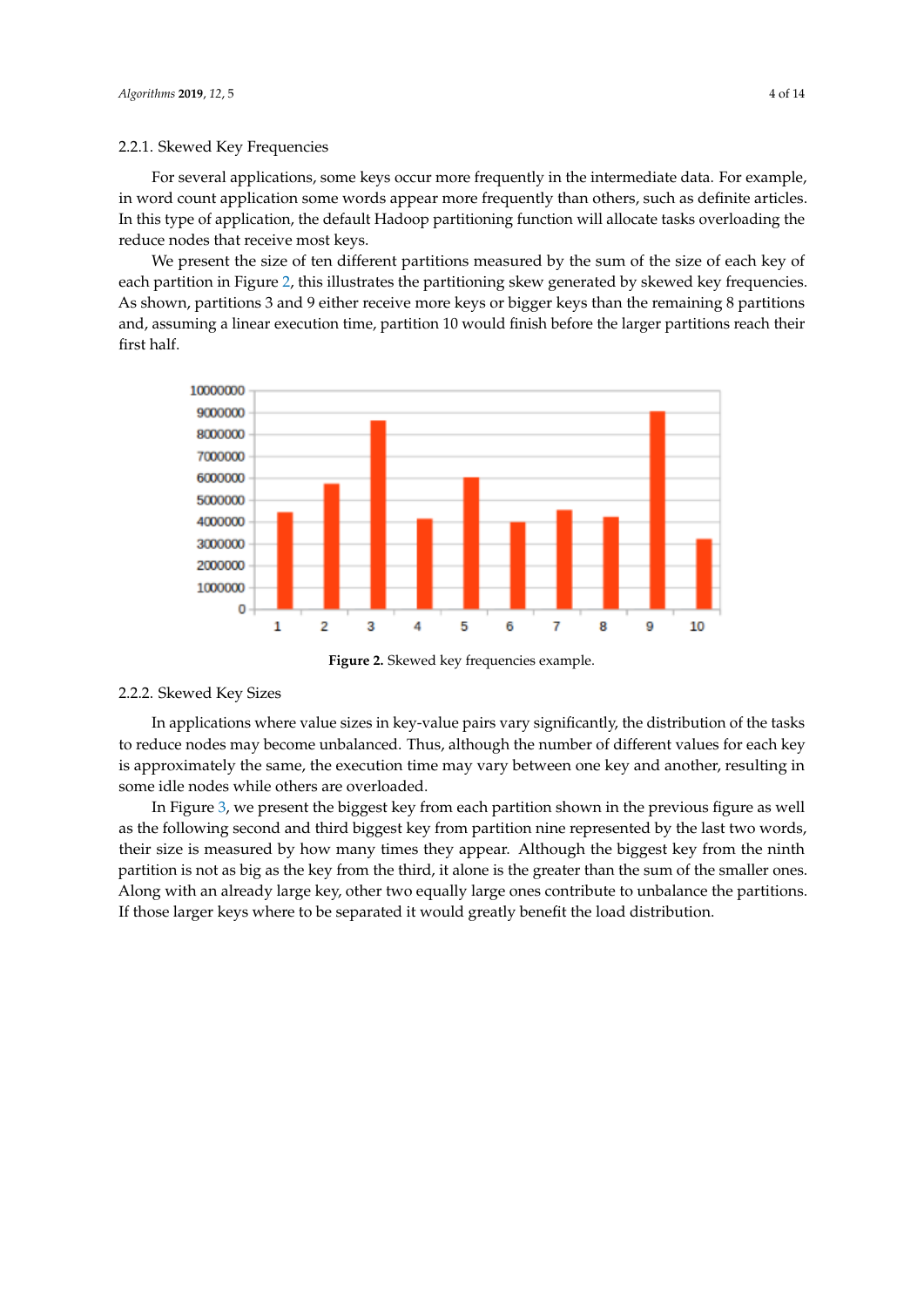<span id="page-4-0"></span>



## 2.2.3. Skewed Execution Times

Some tasks may require more computing power than others. An example where this can occur is in the page classification algorithm that classifies a page according to the links to other pages, which we call neighboring pages. The greater the number of neighbors pointing to the same page, the longer it will take to process it.

<span id="page-4-1"></span>Figure [4](#page-4-1) shows two simple example of a page rank execution where page 6 is reached by the same pages. In the first example, page 1 must pass through all other pages to reach page 6 meaning their distance is five. In the second example, all pages are directly linked to page 6 meaning their distance is one. In the end, example one is computationally heavier than example 2 since it need to check all links from each page to find the path that links page 1 to page 6.



**Figure 4.** Skewed execution times example.

# *2.3. Metaheuristics*

Our main problem is to balance the load of the partitions to the reduce phase in search of an optimal configuration. A general solution for an optimization problem consists in exploring a (sub)set of solutions in order to find among them one that approximates the global optimum. Sometimes, like in the partitioning problem, the solution search space is very large and finding the global optimum by verifying every candidate solution takes an impracticable amount of time. In this context, metaheuristics may be used to find a good solution in a polynomial amount of time by searching a sample of the solution set.

In a metaheuristic, we look for a solution from small variations of a candidate solution, which can be generated in a random way. This variation is compared with the candidate solution for evaluation according to some criterion of acceptance. The best evaluated solution is maintained and the process is repeated until a stopping criterion is satisfied.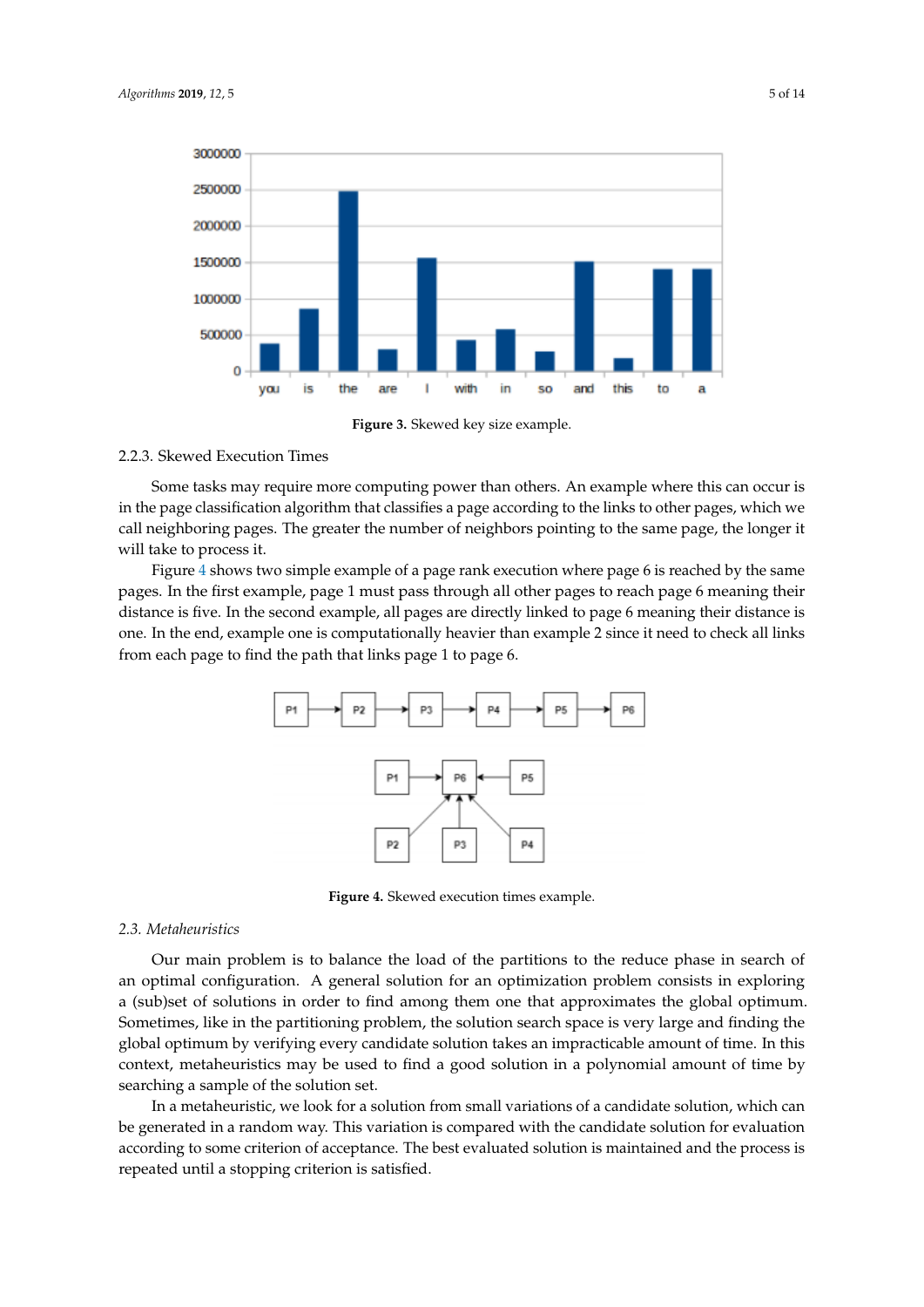## 2.3.1. Simulated Annealing

In metallurgy, annealing is a process for hardening metals or glass by heating and cooling them gradually, allowing the material to reach a low-energy crystalline state [\[20\]](#page-13-10). Simulated Annealing (SA) can be seen as the process of making a ping-pong ball reach the bottom of an irregular surface. If we just let the ball roll, it can get stuck at a point other than the bottom, because the surface is uneven. In order to the ball to leave the current point and continue rolling, it is necessary for someone to shake the surface.

In our problem, we want to attenuate the imbalance of the intermediate data allocated to the reducers. The solution based on SA is done as follows. An initial temperature and a cooling factor are defined. According to the intermediate data given as input, a key partitioning is created using the standard Hadoop partitioning function. We call this partitioning *current partitioning*. From this, we compare the current with a randomly generated neighbor partitioning. If the neighboring partitioning better balances the intermediate data allocated to each reducer, it becomes the current partitioning. Otherwise, the neighboring partitioning will become the current partitioning with a probability less than 1. This probability decreases proportionally to the current temperature. Finally, the current temperature is updated according to the cooling factor. This process is repeated until the temperature reaches 0. To facilitate understanding, we will show the pseudocode of this procedure.

In the Algorithm [1,](#page-5-0) we aim to reduce the imbalance, which is the load of the reducer with the highest volume of data allocated. That is, in order to balance the load, we must partition the keys between the reducers so that the allocated load of the machine with the highest allocation is minimal.

Our implementation consists of integrating Simulated Annealing to Hadoop, using it as the partitioning function. The partitioning phase works as follows: as the dataset is processed and the intermediate data is generated, Hadoop accumulates a portion of that data and the SA algorithm is executed to find an allocation that minimizes the unbalance of the reducers. This process will repeat itself until the end of the map phase.

# <span id="page-5-0"></span>**Algorithm 1** Simulated Annealing

|     | 1: <b>procedure</b> PARTITIONER( $D, T, C, R$ )                                                      |
|-----|------------------------------------------------------------------------------------------------------|
| 2:  | current $\leftarrow$ partitioning of the keys of D using Hash(HashCode(D) mod  R ).                  |
| 3:  | $t \leftarrow T$                                                                                     |
| 4:  | $c \leftarrow C$                                                                                     |
| 5:  | while $T \neq 0$ do                                                                                  |
| 6:  | $neighbor \leftarrow generateNeighbour(current)$                                                     |
| 7:  | $b_1 \leftarrow$ unbalance(current)                                                                  |
| 8:  | $b_2 \leftarrow$ unbalance(neighbor)                                                                 |
| 9:  | if $b_2 < b_1$ then                                                                                  |
| 10: |                                                                                                      |
| 11: | <i>current</i> ← <i>neighbor</i><br><b>else if</b> $random(0,1) < e^{\frac{b_1-b_2}{t}}$ <b>then</b> |
| 12: | $current \leftarrow neighbor$                                                                        |
| 13: | $t=t-c$                                                                                              |
|     | 14: <b>return</b> current                                                                            |

#### 2.3.2. Local Beam Search

While in Simulated Annealing only one partitioning candidate is maintained, Local Beam Search (LBS) maintains *k* partitions, using more computing resources while covering a larger number of candidate solutions.

Intuitively, LBS acts as a group search, which group members divide through space in order to find an object. When one of the members suspects that he is close to the object, he calls the others to search in his area. Formally, the algorithm starts by generating a key partitioning is created using the standard Hadoop partitioning function, according to the intermediate data provided as input.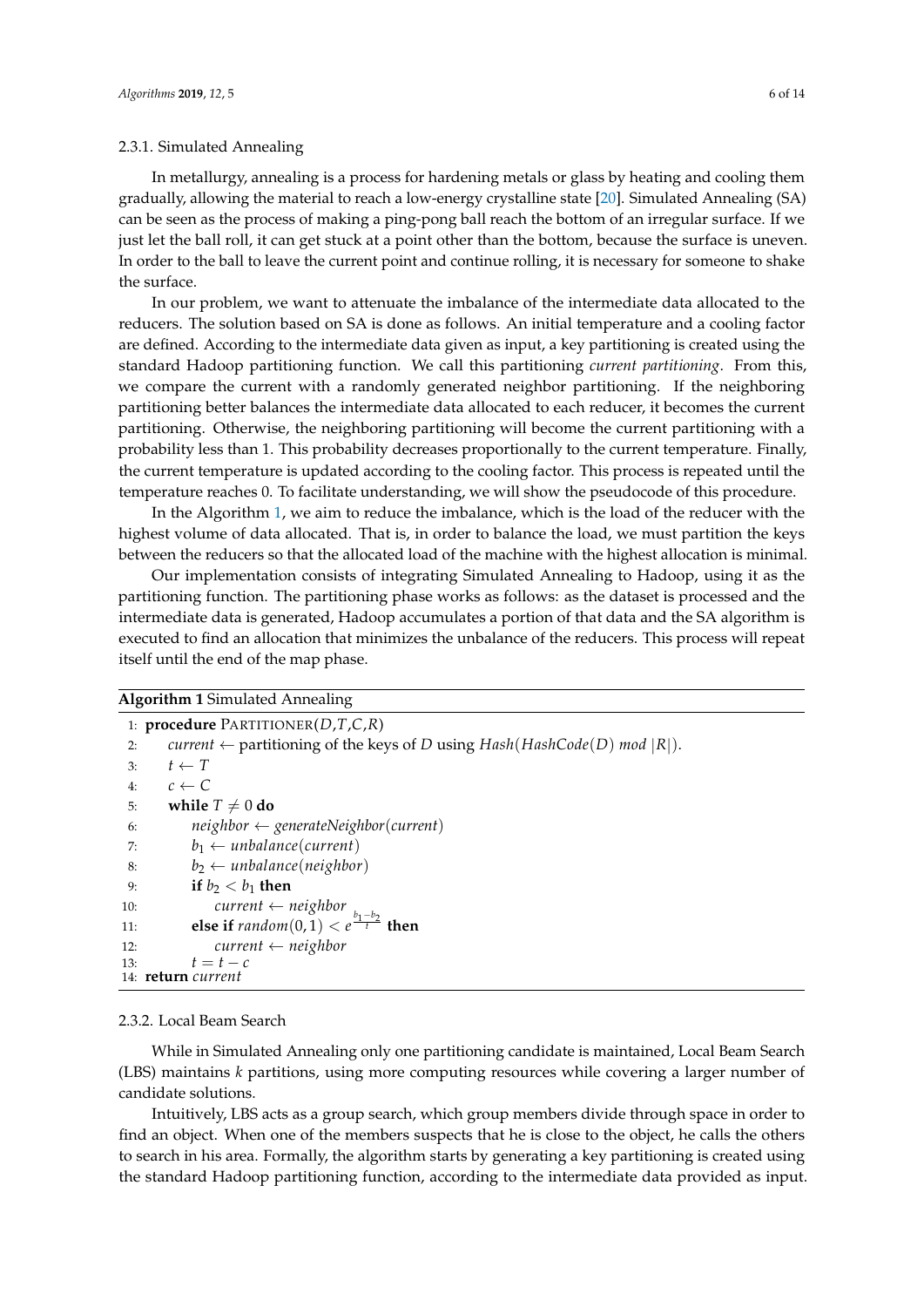Then, the algorithm generates 2 ∗ *k* random neighbors of the initial partitioning and selects among those the *k* partitions that present less imbalance. The partitions selected in the previous step will be called *current partitions*. From this, the algorithm will generate a random neighbor for each of the current partitions and will select *k* partitions that present less imbalance among current and generated partitions. The current partitions will be updated as the *k* partitions selected in the previous step. This process is repeated until a maximum number of iterations is reached. Then, the most balanced partitioning will be chosen. The pseudocode of this procedure is presented in Algorithm [2.](#page-6-0)

# <span id="page-6-0"></span>**Algorithm 2** Local Beam Search

|     | 1: <b>procedure</b> PARTITIONER( $k$ , $D$ , $I$ , $R$ )                         |
|-----|----------------------------------------------------------------------------------|
| 2:  | init $\leftarrow$ partitioning of the keys of D using Hash(HashCode(D) mod  R ). |
| 3:  | $temp \leftarrow createArray()$                                                  |
| 4:  | $current \leftarrow createArray()$                                               |
| 5:  | for $q \leftarrow 1$ to 2 $*$ k do                                               |
| 6:  | temp.add(generateNeighbour(int))                                                 |
| 7:  | $current \leftarrow selectBest(k, temp)$                                         |
| 8:  | $i \leftarrow I$                                                                 |
| 9:  | while $i \neq 0$ do                                                              |
| 10: | $temp \leftarrow createArray()$                                                  |
| 11: | $temp \leftarrow current$                                                        |
| 12: | for $q \leftarrow 1$ to k do                                                     |
| 13: | $temp.add(generateNeighbour(current[q]))$                                        |
| 14: | $current \leftarrow selectBest(k, temp)$                                         |
| 15: | $i = i - 1$                                                                      |
|     | 16: return select Best(1, current)                                               |

# 2.3.3. Stochastic Beam Search

In some situations, Local Beam Search can focus the search on a particular region of the solution space and get stuck in a local optima. A variation of Local Beam Search is Stochastic Beam Search, which reduces the possibility of occurring this kind of problem. Instead of choosing the *k* best partitions in terms of intermediate data balancing, Stochastic Beam Search chooses *k* partitions at random, with the most balanced partitions having most chances of being chosen. The pseudocode is presented in Algorithm [3.](#page-6-1)

```
Algorithm 3 Stochastic Beam Search
```

```
1: procedure PARTITIONER(k,D,I,R)
2: init \leftarrow partitioning of the keys of D using Hash(HashCode(D) \mod |R|).
3: temp \leftarrow \text{createArray}()4: current \leftarrow createArray()5: for q \leftarrow 1 to 2 * k do
 6: temp.add(generateNeighbor(init))
 7: current ← selectRandom(k, temp)
8: i \leftarrow I9: while i \neq 0 do
10: temp \leftarrow createArray()11: temp \leftarrow current12: for q \leftarrow 1 to k do
13: temp.add(generateNeighbor(current[q]))
14: current \leftarrow selectRandom(k, temp)15: i = i - 116: return selectBest(1, current)
```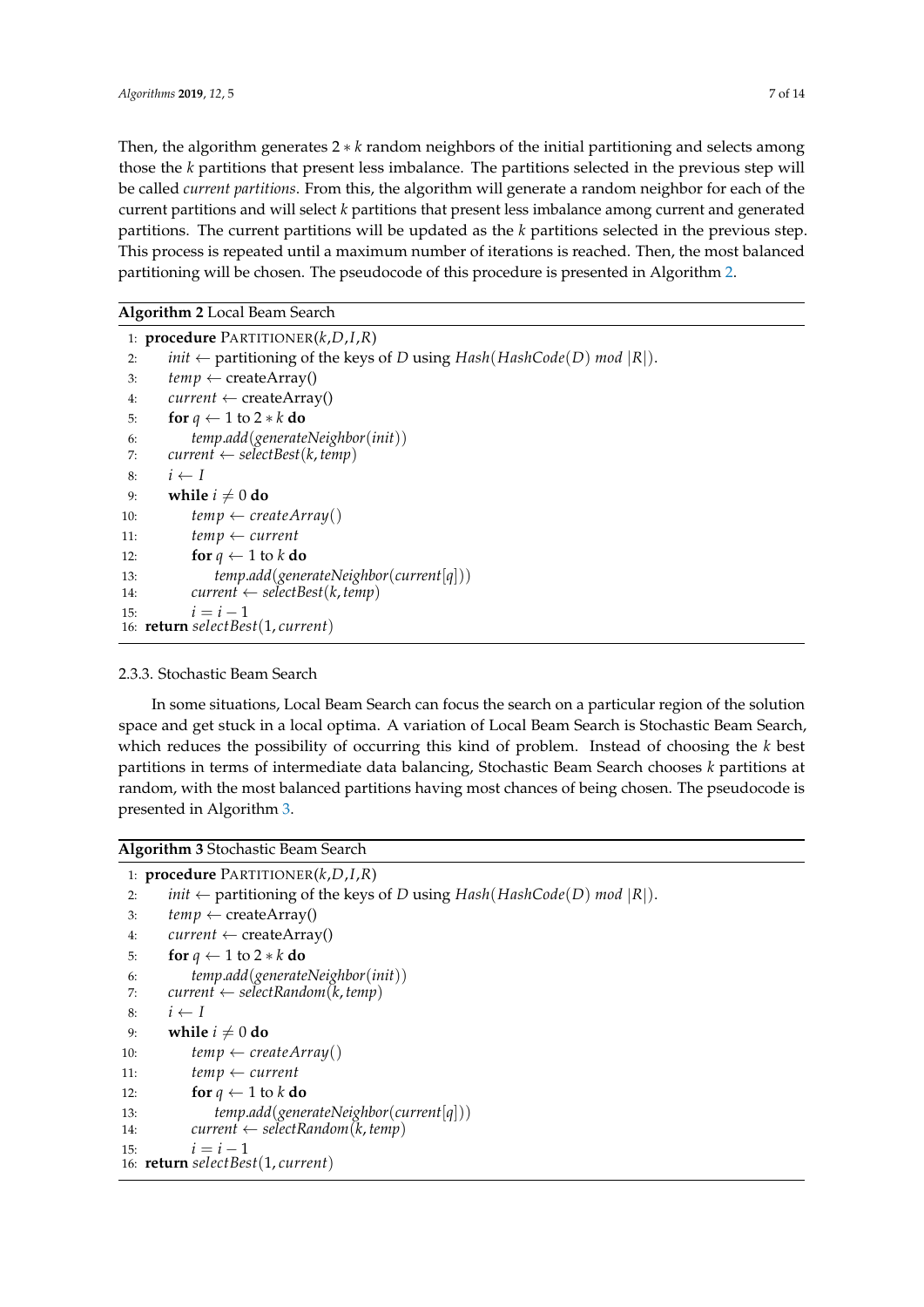## *2.4. Bron-Kerbosch Clique*

<span id="page-7-0"></span>The Bron-Kerbosch Clique [\[3\]](#page-12-2) is a problem where, given an initial graph, the algorithm returns the biggest sub-graphs where all nodes are connected with one another. As an example of Figure [5,](#page-7-0) nodes 1, 2 and 3 form a Clique, as well as nodes 1, 3 and 6, nodes 4, 5 and 6, and nodes 3, 4 and 5. Furthermore, the nodes 3, 4, 5 and 6 form a bigger Clique. We choose Clique due to its NP-completeness, which means that worst results are expected in skewed scenarios. The more complex the reduction function is, the more important it is to avoid placing large keys on the same partition.



Figure 5. Example of a graph with 3 Cliques.

## *2.5. Problem Definition*

As previously discussed in Section [2.1,](#page-2-1) MapReduce is a parallel computational model composed of a set of machines to process large amounts of data by its division between the machines. However, the division of the data may entail an unbalanced partitioning, also known as the partitioning skew. This problem has many several causes. Among them, we highlight the skewed key frequencies, the kewed key sizes and the skewed execution times. Except for the skew caused by the processing time of each key, which depends on the complexity of the reduce function, the data skew problem in MapReduce architectures can be addressed through of the data balancing between the cluster machines. The following definition will present the problem of finding an optimal partitioning as an optimization problem.

# <span id="page-7-1"></span>**Definition 1.** *Optimal partitioning of a dataset Let:*

- *C A cluster of machines.*
- *D A dataset.*
- $t = < k$ ,  $v > a$  pair consisting of a key k and a value v obtained from D.
- $p_i = \{t_1 = k_1, v_1 > t_2 = k_2, v_2 > \ldots$ ,  $t_m = k_m, v_m > \}$  a partition consisting of a set of pairs t.
- $P = \{p_1, p_2, \ldots, p_n\}$  *a partitioning of D where n is the number of partitions.*
- $T(p_i) = \{|p_i|\}$  *a function that returns the size of a partition. The size of the partition is equal to its cardinality.*
- $F(P) = \{ \max\{T(p_a) T(p_b)\} \mid p_a, p_b \in P \}$  *a function that returns the unbalance of a partitioning P. The unbalance of P is defined as the biggest difference of the sizes of a pair of partitions in P.*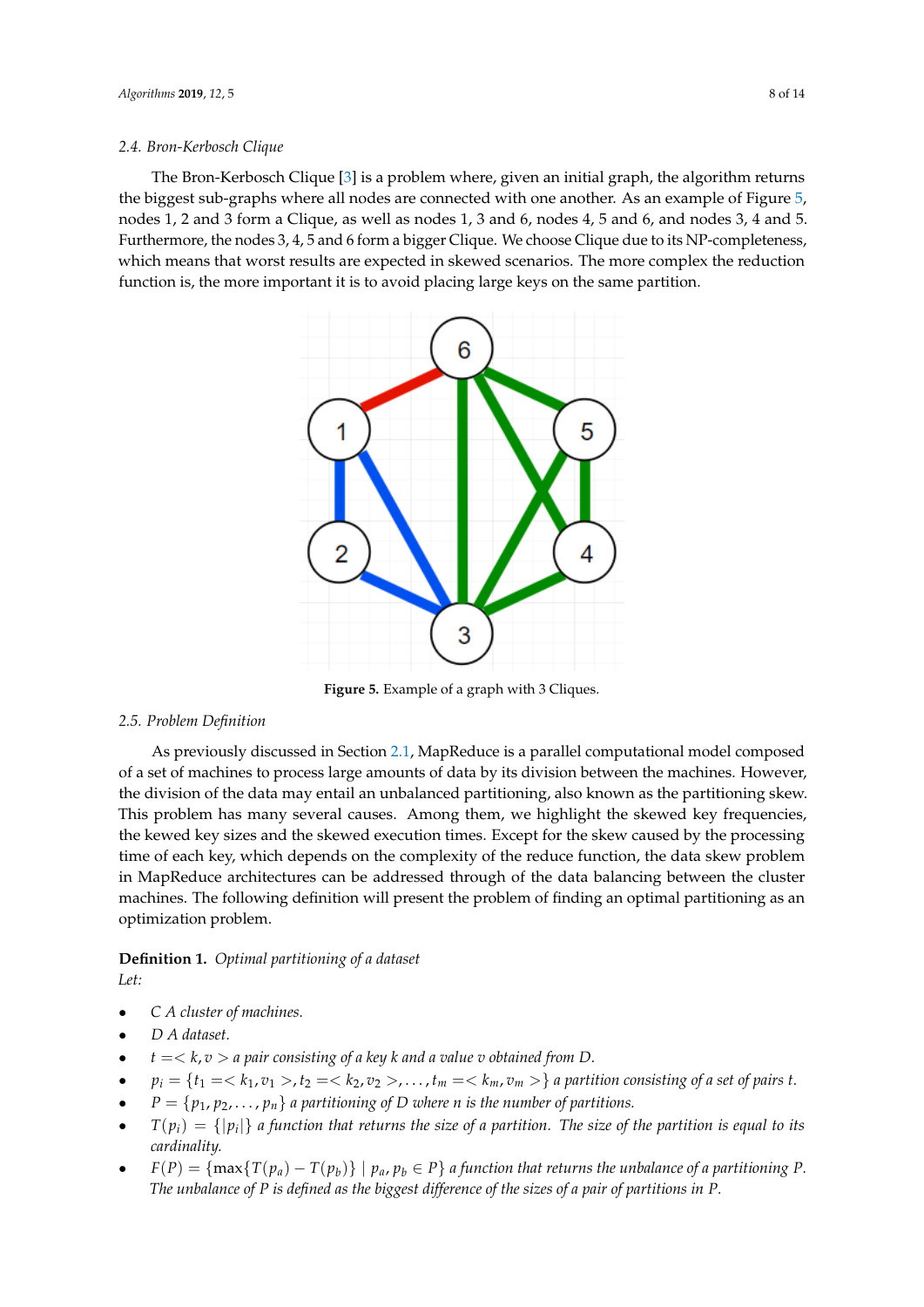$R = \{P_1, P_2, \dots, P_w\}$  the set of possible partitionings of D in n partitions.

 $P_{\text{opt}}$  is the optimal partitioning of D if and only if  $F(P_{\text{opt}}) \leq F(P_u)$ ,  $\forall P_u \in R$ , i.e.,  $P_{\text{opt}}$  is the partitioning with *the smallest unbalance among all partitionings of R.*

As we have a definition of an optimal partitioning of a dataset, we can find it by searching the one with the smallest unbalance among the set of all possible partitionings. Although this method ensures the optimal partitioning, it is computationally expensive, since the number of partitionings of a dataset is exponential regarding its cardinality. Another method for finding the optimal partitioning is to use a greedy algorithm to find the smallest partition  $p' \in P$ , such that  $T(p') \leq T(p)$ ,  $\forall p \in P$ , in the moment that every element of the dataset arrives at the system. However, this method may fail to achieve good results depending on the order that the data is allocated to the partitions.

Before presenting the method proposed in this work, we will show the definition of neighboring partitions.

## **Definition 2.** *Neighboring Partitions.*

*Let P<sup>i</sup>* , *P<sup>j</sup> two partitions. P<sup>i</sup> and P<sup>j</sup> are neighboring partitions if and only if they differ by the allocation of only one key or the exchange of the allocation of two keys, i.e., they are identical except for a key k such that*  $k \in p_a$  *in*  $P_i$  and  $k\in p_b$  in  $P_j$  or they are identical except for the keys  $k_1,k_2$  such that  $k_1\in p_a$ ,  $k_2\in p_b$  in  $P_i$  and  $k_1\in p_b$ ,  $k_2 \in p_a$  *in*  $P_j$ .

Please note that a possible solution for finding the optimal partitioning lays in creating a random partitioning *P* and verifying if one of its neighboring partitionings *P* <sup>0</sup> has a better balancing than *P* and repeat this process using P' as the initial partitioning. This process may be repeated a finite number of iterations in order to find a good partitioning. This strategy is similar to the execution of the Hill Climbing metaheuristic. Although this process may return good partitionings, it may return local optima results depending on the initial partitioning.

Our strategy, named MAPSkew, is a metaheuristic-based approach for online load balancing in MapReduce environments with skewed data. MAPSkew works in the shuffle phase, accumulating a percentage of the input data processed by the map phase and executing a metaheuristic for finding a partitioning over this accumulated data searching for minimizing the unbalancing defined in Definition [1.](#page-7-1) This process is repeated respecting the key already allocated until all the input data is processed. The Figure [6](#page-8-0) shows the architecture of MAPSkew.

<span id="page-8-0"></span>

**Figure 6.** MAPSKEW architecture.

Our changes in Hadoop core consist of the addition of data structures to hold the additional information required by the metaheuristics as well as their code. The parameters passing is made by an extra archive read by the system when a job is launched. Our compiled version of hadoop can be found through the Dropbox service [\[21\]](#page-13-11).

## *2.6. Tests Setup and Comparisons*

Our experiments have been performed on one master and nine worker processing nodes, each one with 16 GB of RAM, 16 virtualized CPUs, and 160 GB of permanent storage. All virtual machines are running in an OpenStack cloud environment hosted at the LSBD/UFC. We have executed a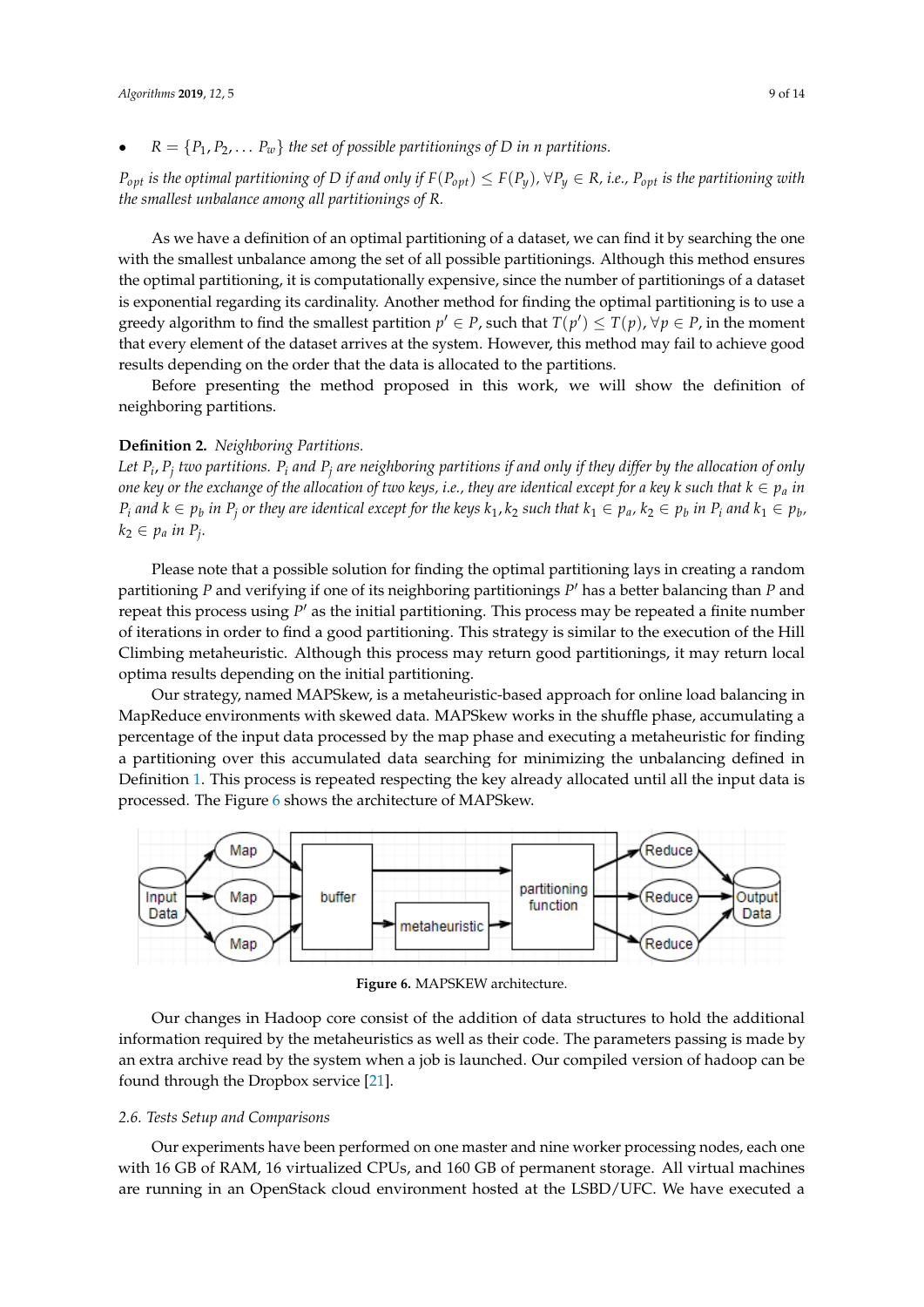Bron-Kerbosch Clique application over a modified version of Facebook egonets dataset [\[22\]](#page-13-12) made up of a series of nodes and edges, forming a graph of integers. To force data skew, we have selected a set of random nodes whose hash key value are sent to a predetermined partition. We have decided to build an artificial skewed dataset because the original data set is originally balanced, which would remove the need for a new partitioning process. The number of nodes in our skewed dataset is 1000. Combined with the complexity of the Bron-Kerbosch algorithm, this is enough to create a sufficiently complex scenario for our experiments.

For the performance evaluation, we varied the hyper-parameters of the metaheuristics by changing the number of iterations (1000, 3000 and 5000 iterations) and the number of simultaneous candidate solutions (1, 5, 9 simultaneous candidates). Please note that the last hyperparameter is not used in the Simulated Annealing. Furthermore, our method uses an extra parameter that defines the amount of data that is accumulated at every execution of the selected metaheuristic. In percentages of the input data, such a parameter may assume the following values: 5%, 10%, 20% and 30%. The total number of experiments, taking into consideration the three metaheuristics and their respective hyperparameters, is 85. Each experiment was repeated 5 times in order to remove outliers and other random factors that may interfere with the execution.

# <span id="page-9-1"></span>**3. Results and Discussion**

## *3.1. Balancing*

As shown in Table [1,](#page-9-0) the metaheuristics reduced the skew by up to 96.5428%. Local and Stochastic Beam Search Achieved great results with threshold percentage being a major factor while K and temperature being not so relevant at a first sight. To improve our investigation about the most relevant attribute, in Figure [7](#page-10-0) we set the number of iterations to 1000 and analyze the threshold and number of candidates per iterations. Every time the threshold reach 20% the difference between partitions suffers a huge drop, especially when only one candidate is selected per iteration.

<span id="page-9-0"></span>

| Method                 | Threshold | <b>Iterations</b> | К    | Difference between Partitions |
|------------------------|-----------|-------------------|------|-------------------------------|
| Base Hash              | none      | none              | none | 1938                          |
| local beam search      | 20        | 3000              | 5    | 67                            |
| local beam search      | 20        | 5000              |      | 67                            |
| stochastic beam search | 20        | 3000              |      | 68                            |
| local beam search      | 20        | 1000              | 9    | 69                            |
| local beam search      | 30        | 1000              | 9    | 69                            |
| local beam search      | 20        | 5000              | 9    | 69                            |
| local beam search      | 20        | 1000              | 5    | 69                            |
| stochastic beam search | 30        | 5000              |      | 69                            |
| stochastic beam search | 20        | 3000              |      | 69                            |

**Table 1.** The ten best balancing results compared with the base hash approach.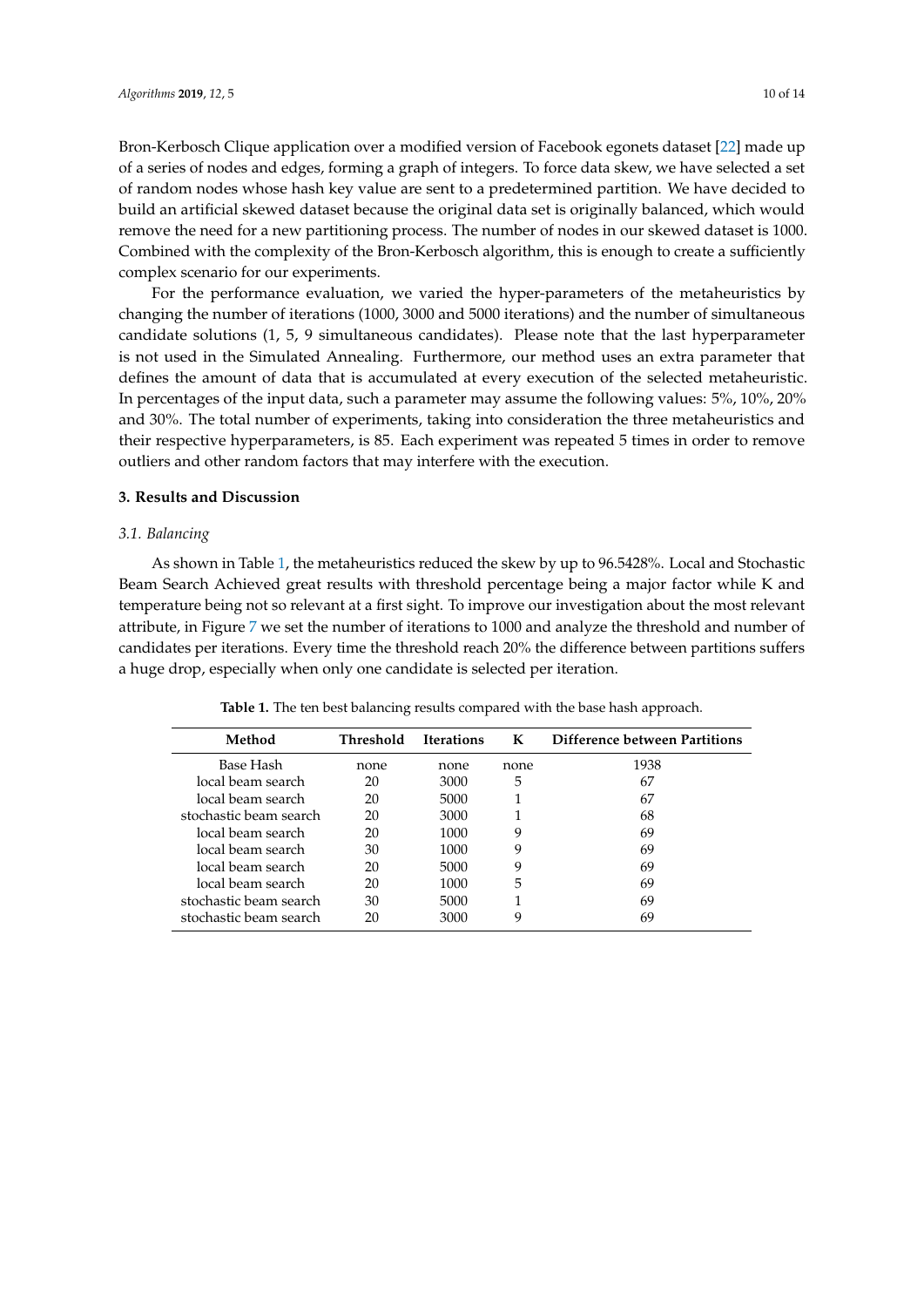<span id="page-10-0"></span>

**Figure 7.** Comparison of local beam search between threshold and number of candidates per iteration fixing the number of iterations in 1000.

In terms of balancing, Simulated Annealing achieved the worst results among the three metaheuristics, as shown in Table [2.](#page-10-1) The configuration with the best result, representing about 79% decrease in partitions size, is slightly worse than the worst result of Stochastic Beam Search. However, the worst result of the metaheuristics is still better than the base hash partitioning method, meaning that even the slightly change may help reduce the existent skew. It is important to notice that the Simulated Annealing configurations with a threshold of 20% or 30% achieved better results than the ones with a threshold of 5% or 10%.

| Method                 | Threshold | <b>Iterations</b> | K    | Difference between Partitions |
|------------------------|-----------|-------------------|------|-------------------------------|
| Stochastic Beam Search | 5         | 1000              | 1    | 397                           |
| Simulated Annealing    | 30        | 5000              | none | 401                           |
| Simulated Annealing    | 30        | 1000              | none | 415                           |
| Simulated Annealing    | 20        | 1000              | none | 430                           |
| Simulated Annealing    | 20        | 5000              | none | 431                           |
| Simulated Annealing    | 30        | 3000              | none | 431                           |
| Simulated Annealing    | 20        | 3000              | none | 448                           |
| Local Beam Search      | 5         | 3000              | 1    | 513                           |
| Local Beam Search      | 10        | 5000              | 1    | 568                           |
| Local Beam Search      | 10        | 1000              | 1    | 570                           |
| Local Beam Search      | 5         | 1000              | 1    | 634                           |
| Local Beam Search      | 5         | 5000              | 1    | 688                           |
| Simulated Annealing    | 10        | 3000              | none | 917                           |
| Simulated Annealing    | 5         | 1000              | none | 1339                          |
| Simulated Annealing    | 5         | 5000              | none | 1340                          |
| Simulated Annealing    | 10        | 1000              | none | 1432                          |
| Simulated Annealing    | 5         | 3000              | none | 1648                          |
| Simulated Annealing    | 10        | 5000              | none | 1668                          |
| Base Hash              | none      | none              | none | 1938                          |

<span id="page-10-1"></span>**Table 2.** Simulated Annealing compared to Base Hash and the worst Stochastic and Local Beam Search.

It is clear that, in terms of skewness reduction, the size of the threshold is more important than the number of iterations or the number of candidates per iteration (K). Furthermore, it would be possible to test with even less iterations to reduce the overhead in this particular scenario, although it does not seem to be necessary. It would also be interesting to try other threshold values between 10% and 20% to see how those would fare in the table.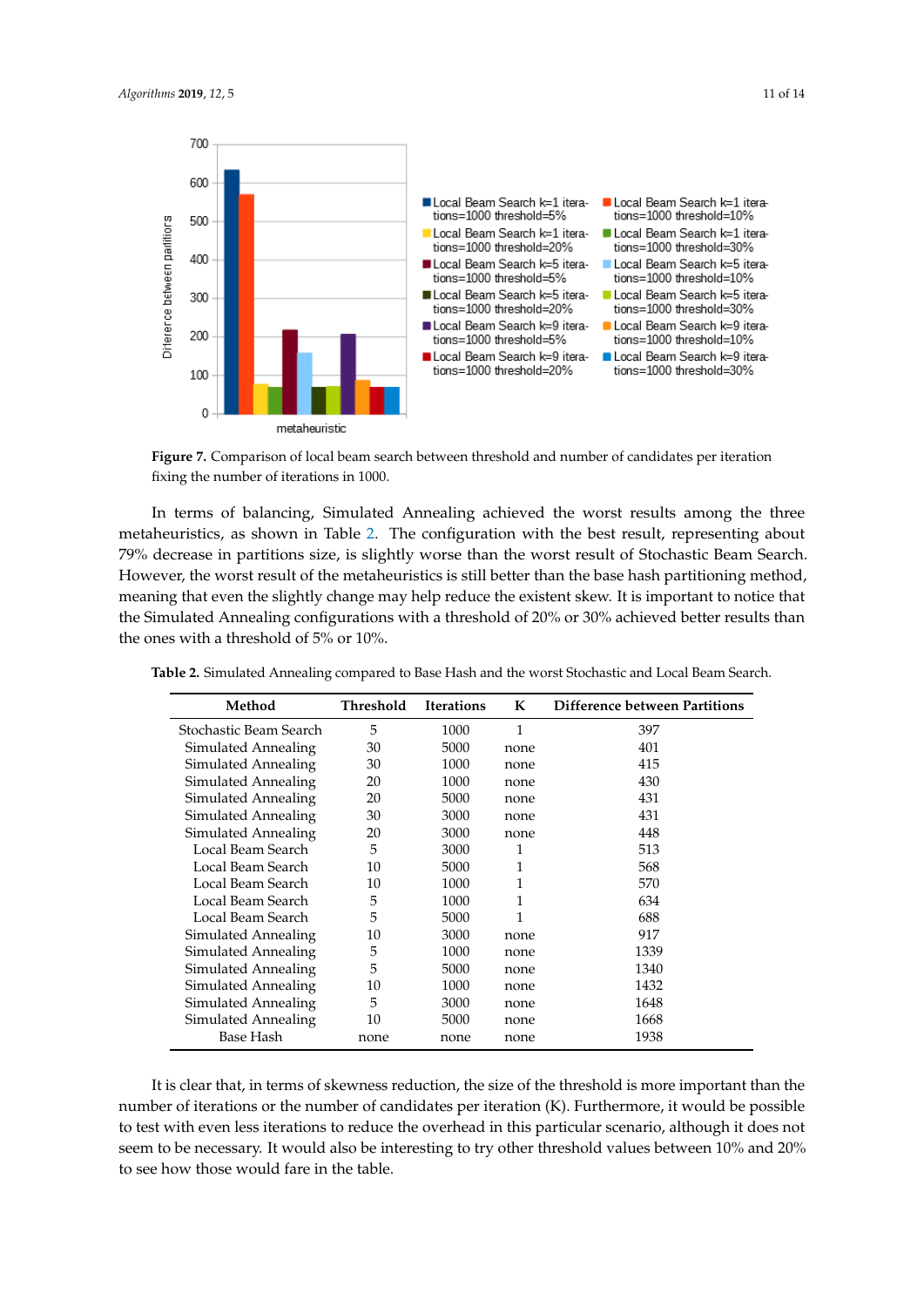Local Beam Search performs better than Stochastic Beam Search when tested with a sufficient large threshold percentage and enough number of iterations. Contrariwise, Local Beam Search seems to perform worse than Stochastic Beam Search when tested with small Threshold percentage and small K. This can conclude that: with a sufficient number of iterations and a sufficient number of accumulated keys, Local Beam Search is not impaired by a small number of candidates per iteration. However, when we reduce the number of accumulated keys in our threshold, the number of candidates per iteration becomes more important than the number of iterations, since it represents the number of possible paths within each step.

The same observations of Local Beam Search are valid to Stochastic Beam Search. In addition to what has been already pointed out, Stochastic Beam Search seems to perform a little more consistently than Local Beam Search, presenting itself as a more reliable alternative when focusing in partitioning. Simulated Annealing, however, has not been performed well in this experiments. This behavior may have been caused by the fact that it always select only one path per iteration. This, in case of a bad choice, it will keep that bad choice, without much alternatives to work around.

## <span id="page-11-1"></span>*3.2. Time*

Table [3](#page-11-0) shows the ten best and the ten worst execution times across configurations. Firstly, it can be noticed that even in the worst case, metaheuristic configurations are fast than the base hash. However, we may not conclude what attribute(s) mostly contributes to the improvement in execution time, since all ranges of metaheuristics and hyperparameters can be found among the best and the worst results. We think this can be explained by the NP-completeness of Bron-Kerbosch Clique, so that the keys do not follow a rule to determine the time spent with each clique search. Furthermore, the improvement in execution time seems to be caused more by the separation of large keys than by the balancing itself.

<span id="page-11-0"></span>

| Method                 | Threshold | <b>Iterations</b> | K    | Time    | <b>Difference between Partitions</b> |
|------------------------|-----------|-------------------|------|---------|--------------------------------------|
| Local Beam Search      | 10        | 1000              | 9    | 0:07:20 | 87                                   |
| Simulated Annealing    | 10        | 3000              | none | 0:07:22 | 917                                  |
| Stochastic Beam Search | 20        | 1000              | 1    | 0:07:26 | 72                                   |
| Stochastic Beam Search | 10        | 1000              | 9    | 0:07:26 | 84                                   |
| Local Beam Search      | 10        | 5000              | 1    | 0:07:28 | 568                                  |
| Local Beam Search      | 20        | 1000              | 9    | 0:07:30 | 69                                   |
| Local Beam Search      | 20        | 3000              | 9    | 0:07:30 | 70                                   |
| Stochastic Beam Search | 5         | 5000              | 1    | 0:07:30 | 185                                  |
| Stochastic Beam Search | 30        | 5000              | 9    | 0:07:31 | 78                                   |
| Local Beam Search      | 10        | 3000              | 1    | 0:07:31 | 354                                  |
|                        |           |                   |      |         |                                      |
| Stochastic Beam Search | 20        | 5000              | 5    | 0:08:43 | 86                                   |
| Stochastic Beam Search | 5         | 1000              | 5    | 0:08:48 | 385                                  |
| Local Beam Search      | 5         | 5000              | 9    | 0:08:50 | 361                                  |
| Local Beam Search      | 5         | 1000              | 1    | 0:08:53 | 634                                  |
| Local Beam Search      | 30        | 3000              | 1    | 0:08:54 | 69                                   |
| Stochastic Beam Search | 30        | 5000              | 5    | 0:09:00 | 72                                   |
| Local Beam Search      | 5         | 5000              | 1    | 0:09:02 | 688                                  |
| Stochastic Beam Search | 30        | 3000              | 5    | 0:09:04 | 173                                  |
| Simulated Annealing    | 5         | 5000              | none | 0:09:13 | 1340                                 |
| Base Hash              | none      | none              | none | 0:09:13 | 1938                                 |

**Table 3.** The ten best and ten worst time results.

As an extension to the metaheuristics, it would be possible to assign another weight calculation to the keys as a way to give more importance to larger keys and decrease the chances of two large keys being allocated on the same partition. Since these keys are responsible for most of time spent during processing, it is crucial to handle them with special care during partitioning.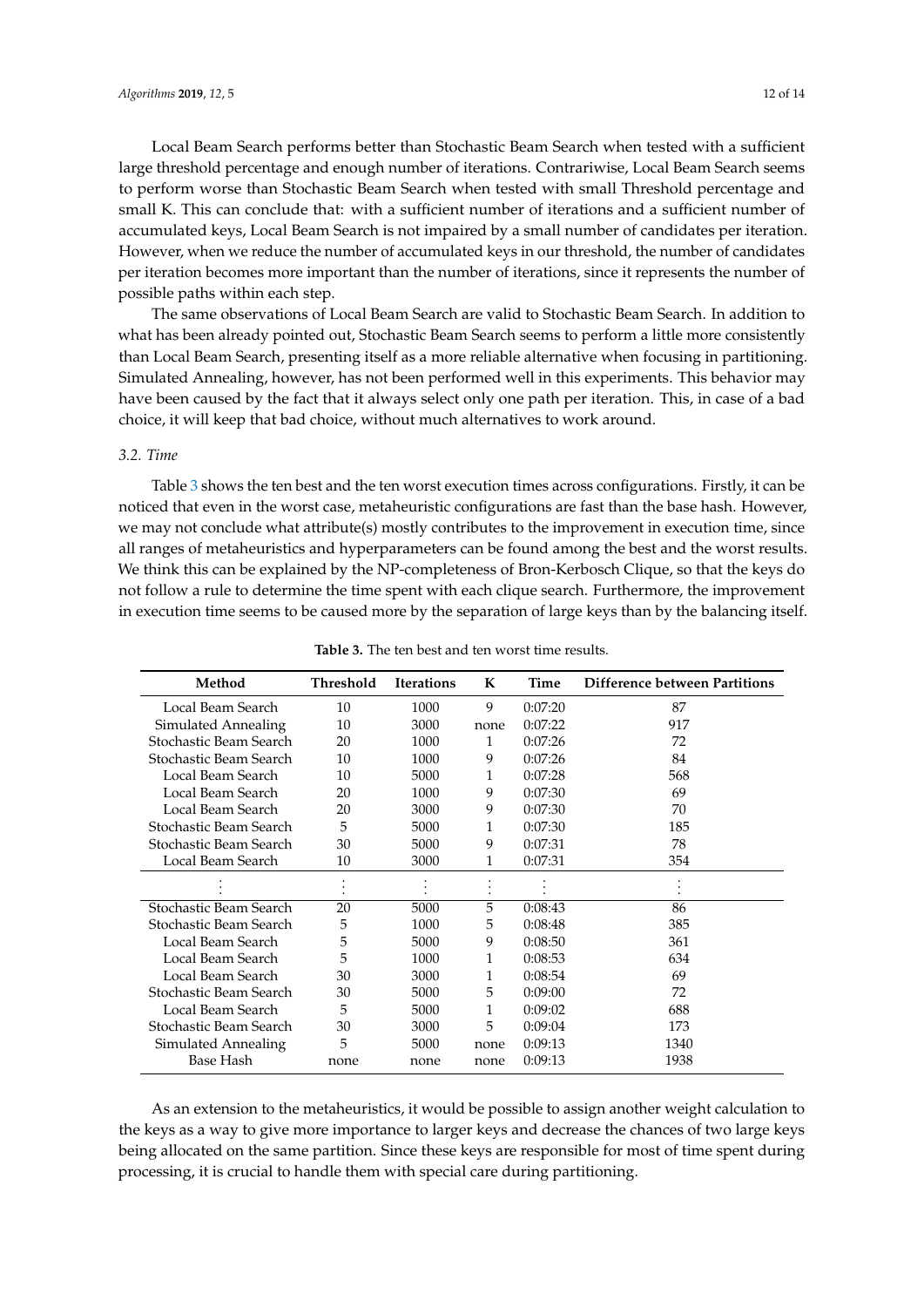## **4. Conclusions**

In this paper, we have presented a solution to mitigate the skew problem originated in the reduce phase of MapReduce computations, by better distributing the keys to the partitions and improving the time by separating large keys. As long as the partitioning keep being left as secondary, skewed data will keep being a problem in terms of optimization and load management. The research works reported in the literature often address this problem with a previous knowledge about the key distribution, gathered in past executions. Another approach is to reallocate the load during the reduction phase. Our approach works during the map phase together with the system, in order to allocate the data in the best possible way. Although an optimal allocation is preferred, our approach attempts to deliver a good distribution without being necessary to wait for all keys to be processed before the partitioning.

As discussed in Section [3,](#page-9-1) the experimental evaluation has shown that the accumulated threshold percentage is the leading factor for a good balancing. Moreover, the number of candidates per iteration is only relevant when the threshold is small, and the number of iterations is highly dependant of the total size of the problem. Furthermore, there are still numerous configurations, as well as other algorithms, which we can use to analyze the impact of skew and skew reduction. We have noticed that the more complex the function, the better it is to test our solution.

To reach an optimal number of iterations, we are planning a model based on percentage instead of setting a fixed number. Such a dynamic approach would avoid unnecessary iterations, which would increase the overhead caused by partitioning. Also, for further works, we discussed the idea of a weight system mentioned in Section [3.2.](#page-11-1) We plan to keep refining our solution until we are satisfied with how it can interact with the system. Finally, other further works include automatizing the selection of parameters and a possible data pre-partitioning to accelerate the shuffle phase.

**Author Contributions:** Conceptualization, M.H.M.P.; Data curation, M.H.M.P.; Investigation, M.H.M.P.; Methodology, M.H.M.P.; Project administration, F.H.d.C.-J. and J.C.M.; Resources, J.C.M.; Software, M.H.M.P. and C.A.R.; Supervision, F.H.d.C.-J.; Validation, L.G.M.L. and F.H.d.C.J.; Visualization, M.H.M.P.; Writing—original draft, M.H.M.P. and L.G.M.L.; Writing—review & editing, F.H.d.C.J. and L.G.M.L.

**Funding:** This research was funded by National Council for Scientific and Technological Development (CNPQ) and the Coordenação de Aperfeicoamento de Pessoal de Nível Superior(CAPES).

**Conflicts of Interest:** The authors declare no conflict of interest.

#### **Abbreviations**

The following abbreviations are used in this manuscript:

| MAPSkew     | Metaheursitic Approaches for Partitioning Skew in MapReduce |
|-------------|-------------------------------------------------------------|
| I/O         | Input/Output                                                |
| <b>HDFS</b> | Hadoop Distributed File System                              |
| NP          | Nondeterministic Polynomial                                 |
|             |                                                             |

#### **References**

- <span id="page-12-0"></span>1. Dean, J.; Ghemawat, S. MapReduce: Simplified data processing on large clusters. *Commun. ACM* **2008**, *51*, 107–113. [\[CrossRef\]](http://dx.doi.org/10.1145/1327452.1327492)
- <span id="page-12-1"></span>2. Liu, Z.; Zhang, Q.; Boutaba, R.; Liu, Y.; Wang, B. OPTIMA: On-Line Partitioning Skew Mitigation for MapReduce with Resource Adjustment. *J. Netw. Syst. Manag.* **2016**, *24*, 859–883. [\[CrossRef\]](http://dx.doi.org/10.1007/s10922-015-9362-8)
- <span id="page-12-2"></span>3. Bron, C.; Kerbosch, J. Algorithm 457: Finding all cliques of an undirected graph. *Commun. ACM* **1973**, *16*, 575–577. [\[CrossRef\]](http://dx.doi.org/10.1145/362342.362367)
- <span id="page-12-3"></span>4. Gufler, B.; Augsten, N.; Reiser, A.; Kemper, A. Handing data skew in mapreduce. In Proceedings of the 1st International Conference on Cloud Computing and Services Science, Noordwijkerhout, The Netherlands, 7–9 May 2011; Volume 146, pp. 574–583.
- <span id="page-12-4"></span>5. Ibrahim, S.; Jin, H.; Lu, L.; He, B.; Antoniu, G.; Wu, S. Handling partitioning skew in mapreduce using leen. *Peer-to-Peer Netw. Appl.* **2013**, *6*, 409–424. [\[CrossRef\]](http://dx.doi.org/10.1007/s12083-013-0213-7)